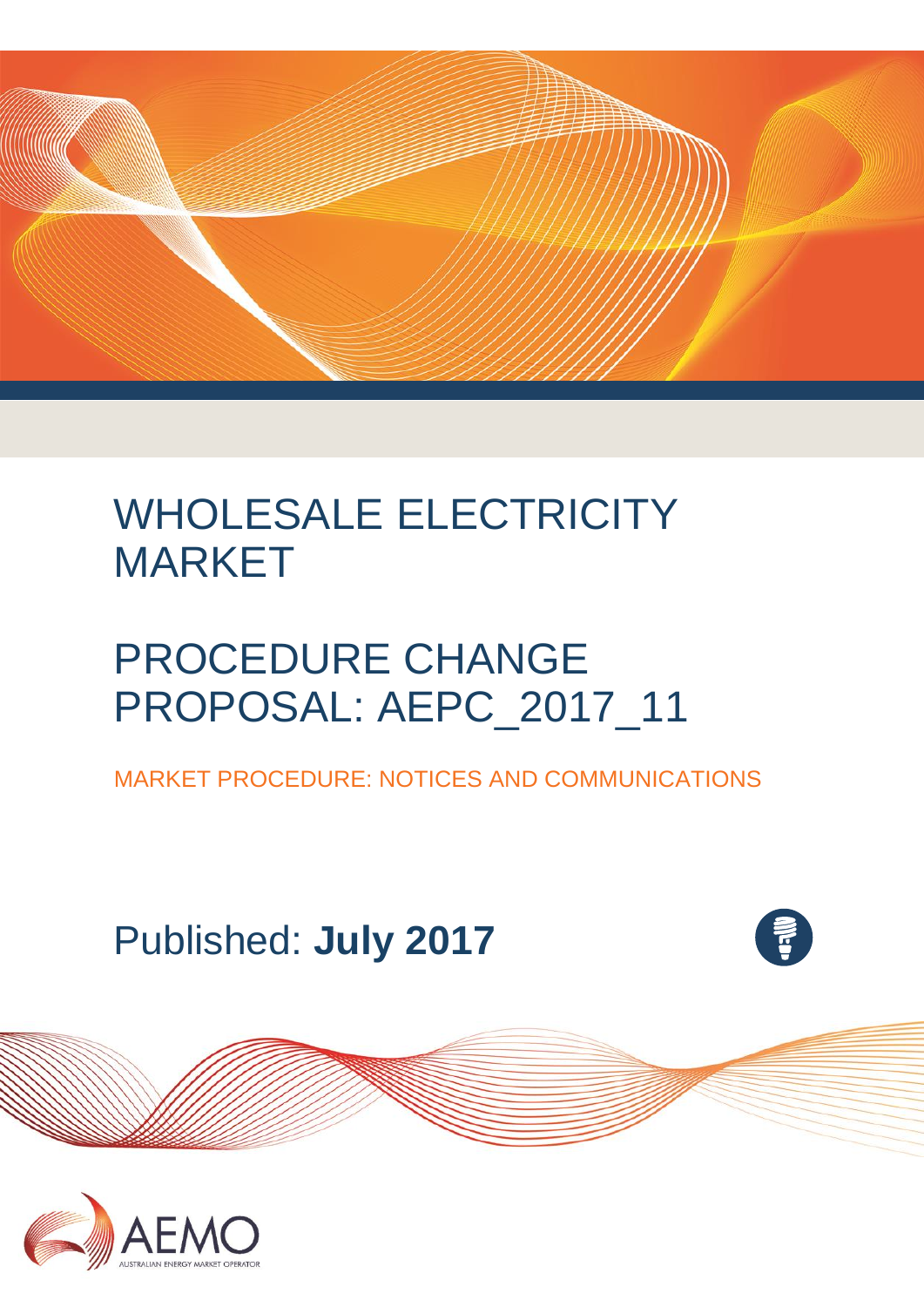



© 2017 Australian Energy Market Operator Limited. The material in this publication may be used in accordance with the [copyright permissions on AEMO's website.](http://aemo.com.au/Privacy_and_Legal_Notices/Copyright_Permissions_Notice)

Australian Energy Market Operator Ltd ABN 94 072 010 327 [www.aemo.com.au](http://www.aemo.com.au/) [info@aemo.com.au](mailto:info@aemo.com.au)

NEW SOUTH WALES QUEENSLAND SOUTH AUSTRALIA VICTORIA AUSTRALIAN CAPITAL TERRITORY TASMANIA WESTERN AUSTRALIA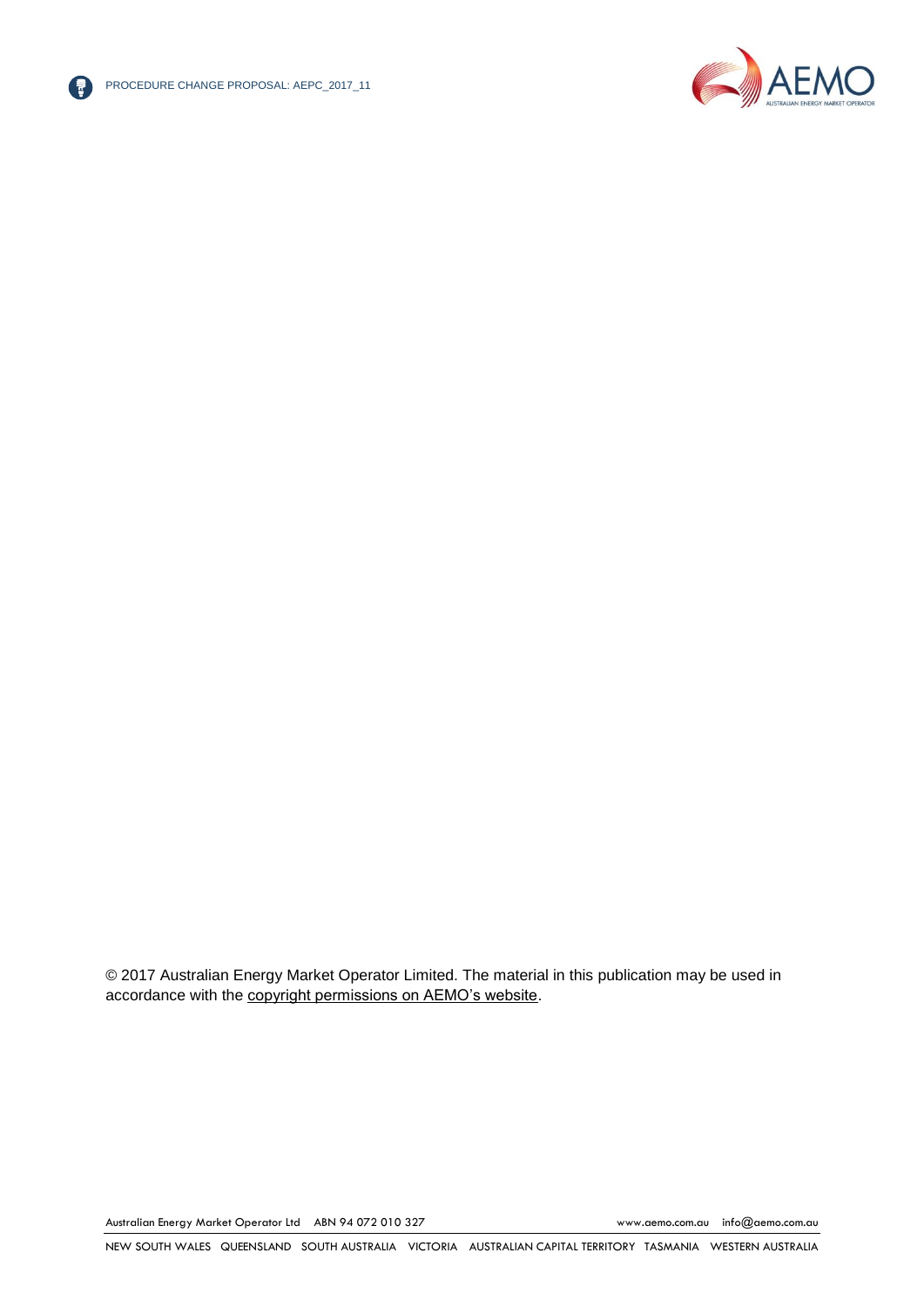

# <span id="page-2-0"></span>EXECUTIVE SUMMARY

The publication of this Procedure Change Proposal and accompanying call for submissions commences the Procedure Change Process conducted by AEMO to consider a proposed revised Market Procedure: Notices and Communications under the Wholesale Electricity Market Rules (WEM Rules).

The proposed revised Market Procedure is required by clause 1.6.2 of the WEM Rules, which commenced on 30 November 2015 and which requires AEMO to document the method by which notices and communications required under, contemplated by or relating to, the WEM Rules are to be given to or by AEMO.

Amendments are proposed to the Market Procedure to update to the current format, increase clarity, and reflect amendments due to the physical relocation of AEMO's Perth office.

This Procedure Change Proposal includes this document, which outlines the reason for the proposed amendments to the Market Procedure, and the proposed Market Procedure itself, which is available at:

[http://www.aemo.com.au/Stakeholder-Consultation/Consultations/AEPC\\_2017\\_11.](http://www.aemo.com.au/Stakeholder-Consultation/Consultations/AEPC_2017_11)

AEMO invites stakeholders to suggest alternative options or drafting where they consider that these would improve the Procedure or better meet the Wholesale Market Objectives in section 122(2) of the *Electricity Industry Act 2004* (Electricity Industry Act) (and clause 1.2.1 of the WEM Rules).

Stakeholders are invited to submit written responses on the proposed Market Procedure by 5.00 pm Australian Western Standard Time (AWST) on 18 August 2017, in accordance with the call for submissions published with this Procedure Change Proposal.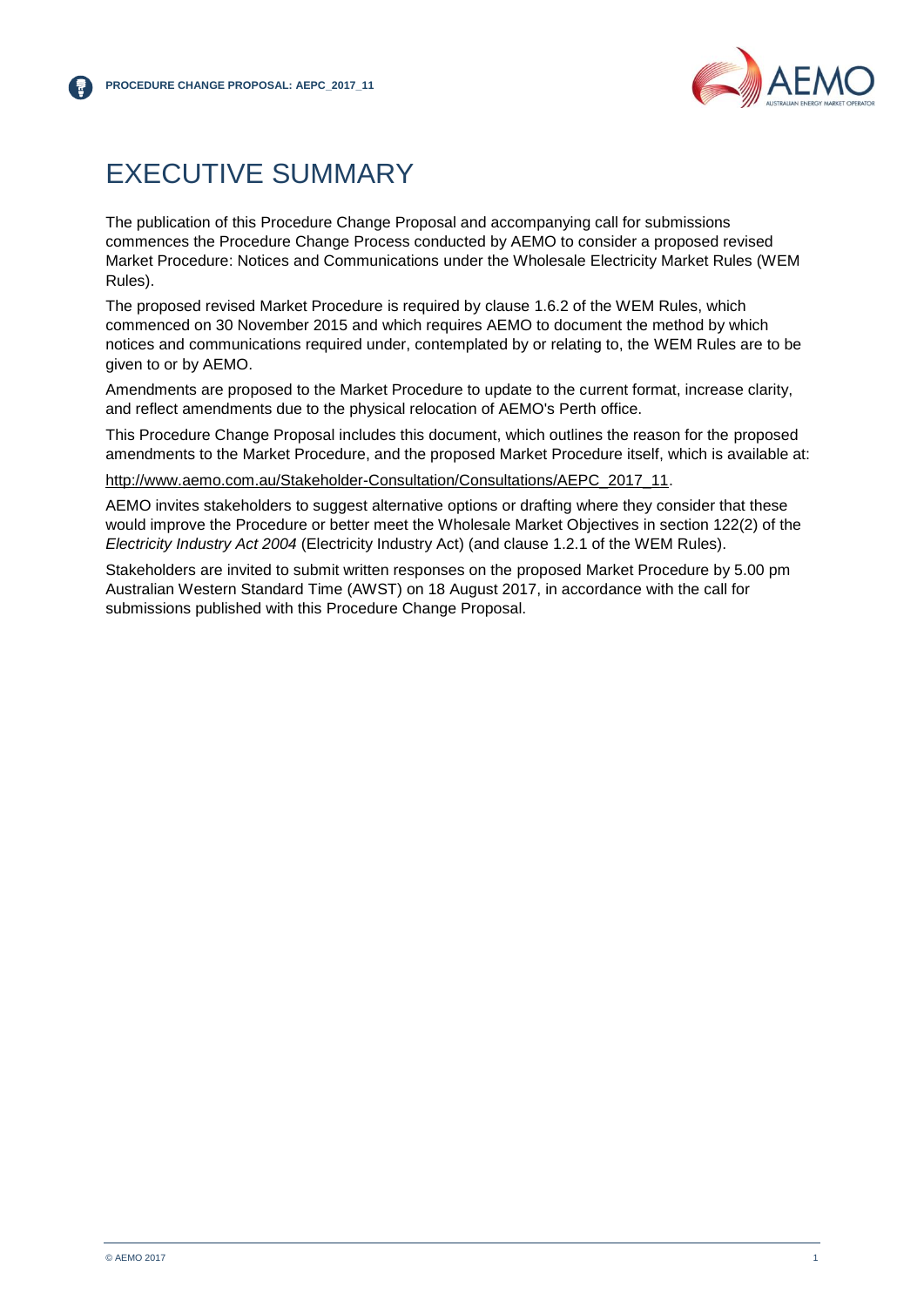

# **CONTENTS**

| $2.2^{\circ}$ | Context for this consultation                                            | 4 |
|---------------|--------------------------------------------------------------------------|---|
| 3.            | <b>PROPOSED PROCEDURE CHANGE</b>                                         | 5 |
| 3.1           | Detail of the proposed procedure change                                  | 5 |
| $3.2^{\circ}$ | Proposed drafting                                                        | 5 |
| 3.3           | Consultation to date                                                     | 5 |
| 3.4           | Consistency with WEM Rules, Electricity Industry Act and WEM Regulations | 5 |
| 3.5           | <b>Consistency with Wholesale Market Objectives</b>                      | 5 |
| 4.            | <b>CONSULTATION PROCESS</b>                                              | 7 |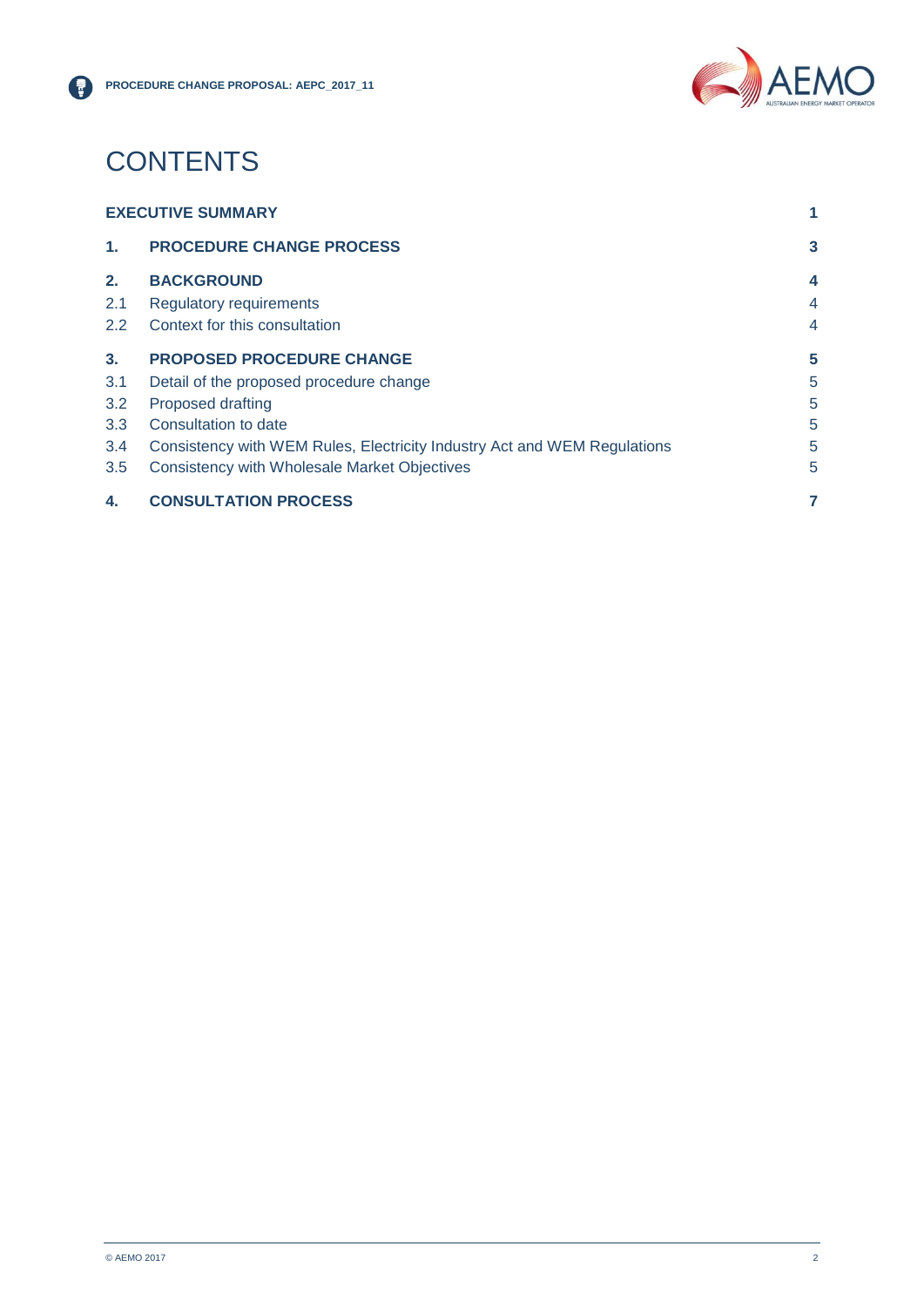

# <span id="page-4-0"></span>1. PROCEDURE CHANGE PROCESS

Section 2.10 of the WEM Rules outlines the Procedure Change Process.

AEMO may initiate the Procedure Change Process in respect of Market Procedures (including Power System Operation Procedures and the Monitoring and Reporting Protocol) for which it is responsible, by developing a Procedure Change Proposal. Rule Participants may notify AEMO where they consider an amendment or replacement of an AEMO Market Procedure would be appropriate (Clauses 2.10.1 and 2.10.2).

If an Amending Rule requires AEMO to develop new Market Procedures or amend or replace existing Market Procedures, then AEMO is responsible for the development, amendment or replacement of Market Procedures to comply with the Amending Rule (Clause 2.10.3).

Under clause 2.9.3 of the WEM Rules, Market Procedures:

- (a) must:
	- i. be developed, amended or replaced in accordance with the process in the WEM Rules;
	- ii. be consistent with the Wholesale Market Objectives; and
	- iii. be consistent with the WEM Rules, the Electricity Industry Act and the WEM Regulations; and
- (b) may be amended or replaced in accordance with section 2.10 of the WEM Rules and must be amended or replaced in accordance with section 2.10 of the WEM Rules, where a change is required to maintain consistency with Amending Rules.

The Wholesale Market Objectives are:

- (a) to promote the economically efficient, safe and reliable production and supply of electricity and electricity related services in the South West interconnected system;
- (b) to encourage competition among generators and retailers in the South West interconnected system, including by facilitating efficient entry of new competitors;
- (c) to avoid discrimination in that market against particular energy options and technologies, including sustainable energy options and technologies such as those that make use of renewable resources or that reduce overall greenhouse gas emissions;
- (d) to minimise the long-term cost of electricity supplied to customers from the South West interconnected system; and
- (e) to encourage the taking of measures to manage the amount of electricity used and when it is used.

AEMO has published this Procedure Change Proposal in accordance with the Procedure Change Process in clause 2.10 of the WEM Rules.

AEMO's indicative timeline for this consultation is outlined below. Dates may be adjusted depending on the number and complexity of issues raised in submissions and any meetings with stakeholders.

| <b>Process Stage</b>                              | Indicative date       |  |
|---------------------------------------------------|-----------------------|--|
| <b>Procedure Change Proposal published</b>        | 21 July 2017          |  |
| Submissions due on Procedure Change Proposal      | <b>18 August 2017</b> |  |
| <b>Procedure Change Report published</b>          | 18 September 2017     |  |
| Proposed commencement of revised Market Procedure | 19 September 2017     |  |

Prior to the submissions due date, stakeholders may request a meeting with AEMO to discuss the issues and proposed changes raised in this Procedure Change Proposal.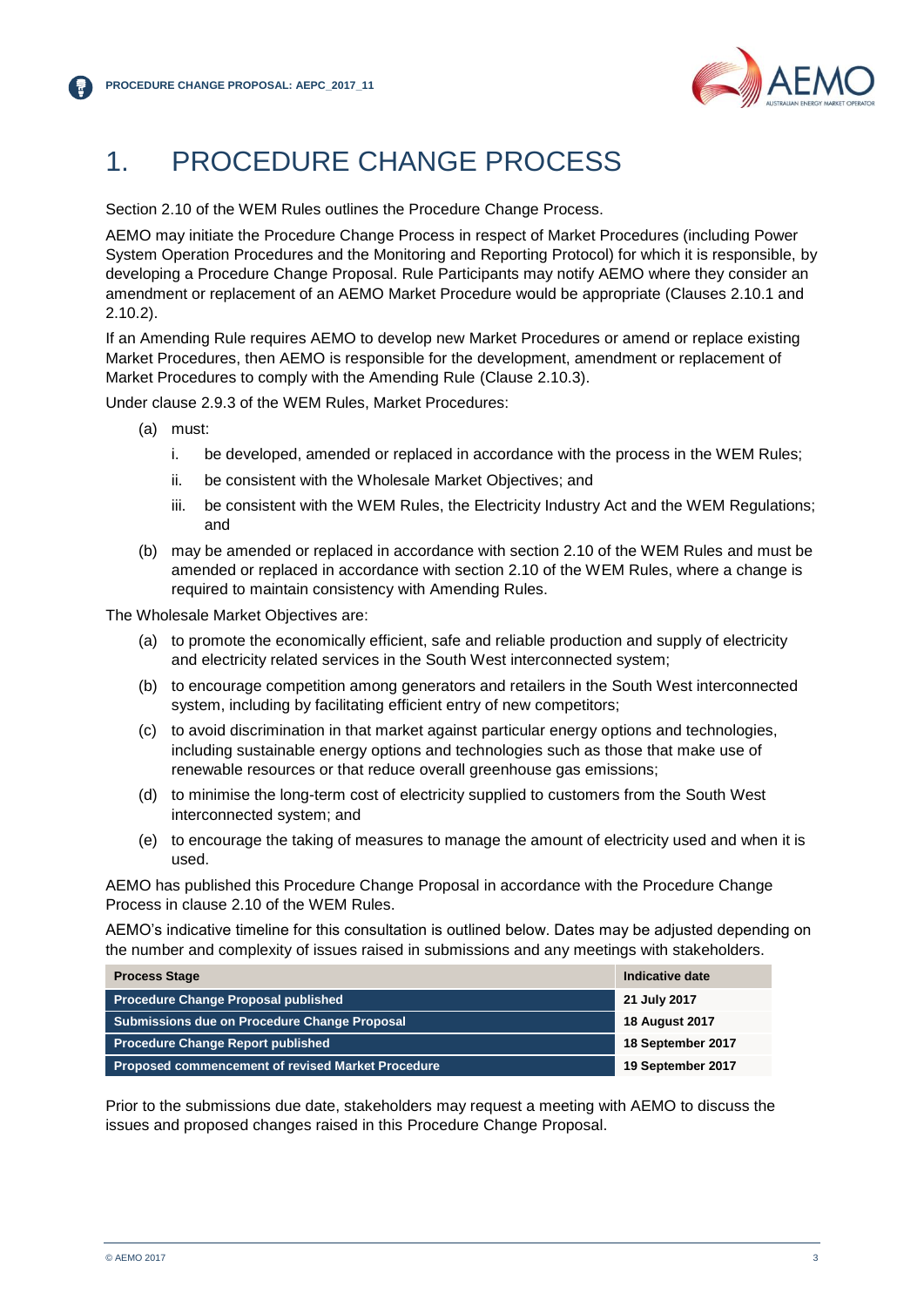

## <span id="page-5-0"></span>2. BACKGROUND

#### <span id="page-5-1"></span>**2.1 Regulatory requirements**

Clause 1.6.2 of the WEM Rules, which commenced on 30 November 2015<sup>1</sup> , provides that:

*1.6.2. AEMO must develop a Market Procedure which sets out the method by which notices and communications required under, contemplated by or relating to, these Market Rules are to be given to or by AEMO.*

The proposed Market Procedure would be the sixth version of this Procedure. AEMO proposes to commence the revised procedure on 19 September 2017, as close as possible to the physical relocation date of AEMO's Perth office.

#### <span id="page-5-2"></span>**2.2 Context for this consultation**

AEMO has commenced a general review of Market Procedures following gazetted amendments to the WEM Rules related to the Reserve Capacity Mechanism on 31 May 2016 by the Minister for Energy.<sup>2</sup>

In addition, AEMO's Perth office will be relocated during August 2017, resulting in necessary amendments to contact details within the Procedure.

l

<sup>1</sup> Note that previous versions of the Procedure were created by the Independent Market Operator under the then clause 1.6.1 of the WEM Rules. <sup>2</sup> See Government Gazette No.89 dated 31 May 2016, *Electricity Industry (Commencement of Electricity Industry (Wholesale Electricity Market) Amendment Regulations) Order 2016*.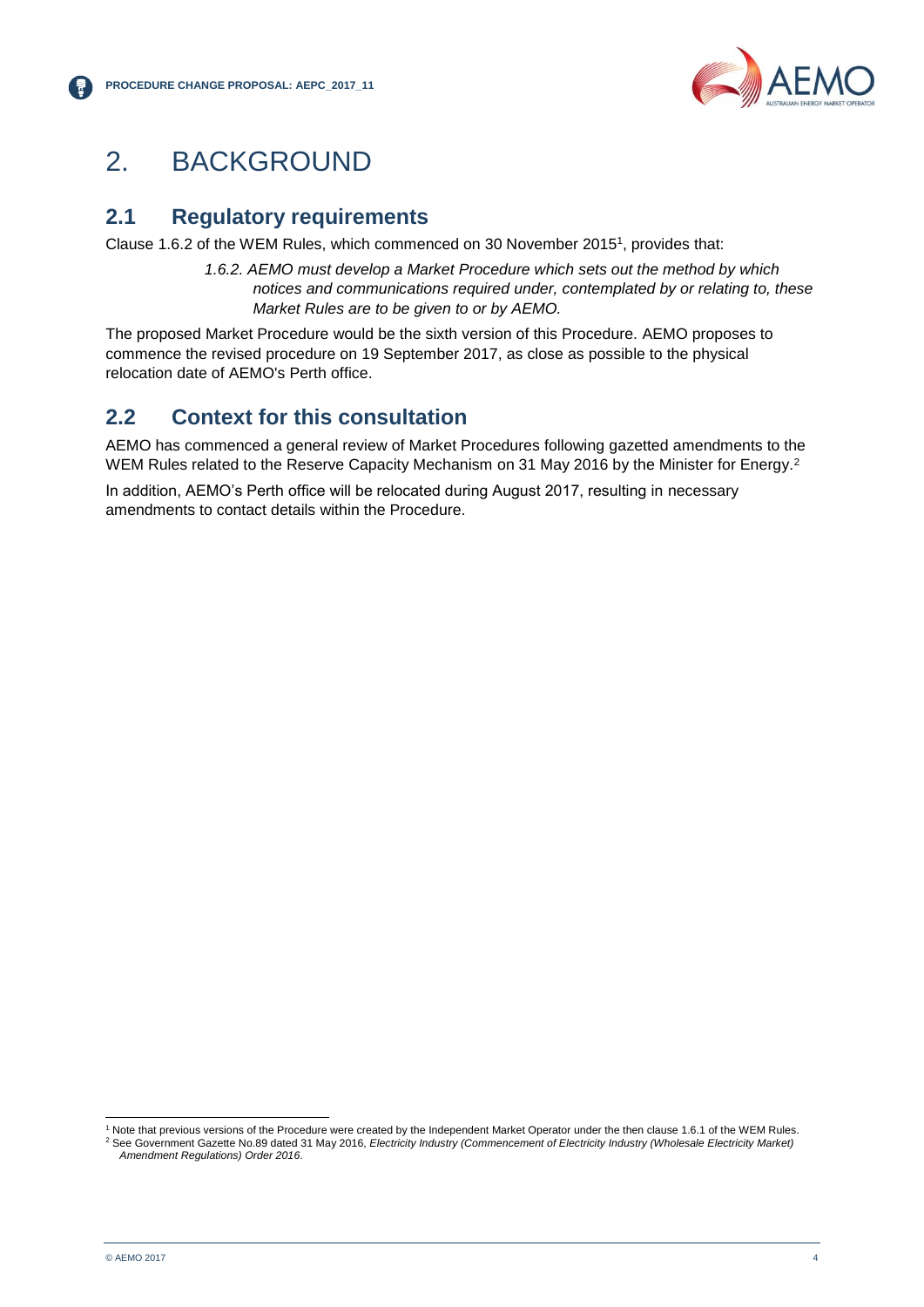

## <span id="page-6-0"></span>3. PROPOSED PROCEDURE CHANGE

#### <span id="page-6-1"></span>**3.1 Detail of the proposed procedure change**

AEMO proposes to update the Procedure to:

- Increase clarity and update to the current format.
- Reflect amendments due to the physical relocation of AEMO's Perth office.

In addition, AEMO has reviewed the requirement in step 2.2.1(c) for verification of email communications. This step states that, unless otherwise provided for in the WEM Rules and Market Procedures, a notice sent by email will be considered to have been provided (subject to certain provisos relating to Business Hours) "on the date and at the time when notification is recorded by the sender's electronic communication system as having been first received at the electronic mail destination". However, while most email systems log the time an email is sent out, they do not always record the time that that email is received at its final destination. Although it is possible for the sender of an email to request a delivery receipt, not all email servers support the provision of these receipts, and so this does not provide a failsafe method of ensuring that an email has been successfully delivered. As an email sent to a valid email address is now considered a reliable method of communication, similar to sending a letter through the post. AEMO has proposed to relax the active monitoring requirements.

### <span id="page-6-2"></span>**3.2 Proposed drafting**

AEMO has published a draft of the proposed Market Procedure: Notices and Communications for consultation, which is available at: [http://www.aemo.com.au/Stakeholder-](http://www.aemo.com.au/Stakeholder-Consultation/Consultations/AEPC_2017_11)

[Consultation/Consultations/AEPC\\_2017\\_11.](http://www.aemo.com.au/Stakeholder-Consultation/Consultations/AEPC_2017_11) AEMO has also provided a marked-up version of the revised Procedure.

### <span id="page-6-3"></span>**3.3 Consultation to date**

A draft version of the Market Procedure was presented at the WEM AEMO Procedure Change Working Group (WEM APCWG) meeting held on 18 July 2017. Details of this forum are available at: http://aemo.com.au/Stakeholder-Consultation/Industry-forums-and-working-groups/WA-Forums/WEM-APCWG.

Minor changes to improve clarity were recommended by stakeholders. These have been incorporated into the proposed Market Procedure that forms part of this Procedure Change Proposal.

#### <span id="page-6-4"></span>**3.4 Consistency with WEM Rules, Electricity Industry Act and WEM Regulations**

The proposed revised WEM Market Procedure has been reviewed as a whole by AEMO to ensure compliance with the relevant provisions in the:

- Electricity Industry Act;
- WEM Regulations; and
- WEM Rules.

### <span id="page-6-5"></span>**3.5 Consistency with Wholesale Market Objectives**

The steps outlined in this revised Market Procedure describe document the method by which notices and communications required under, contemplated by or relating to, the WEM Rules are to be given to or by AEMO.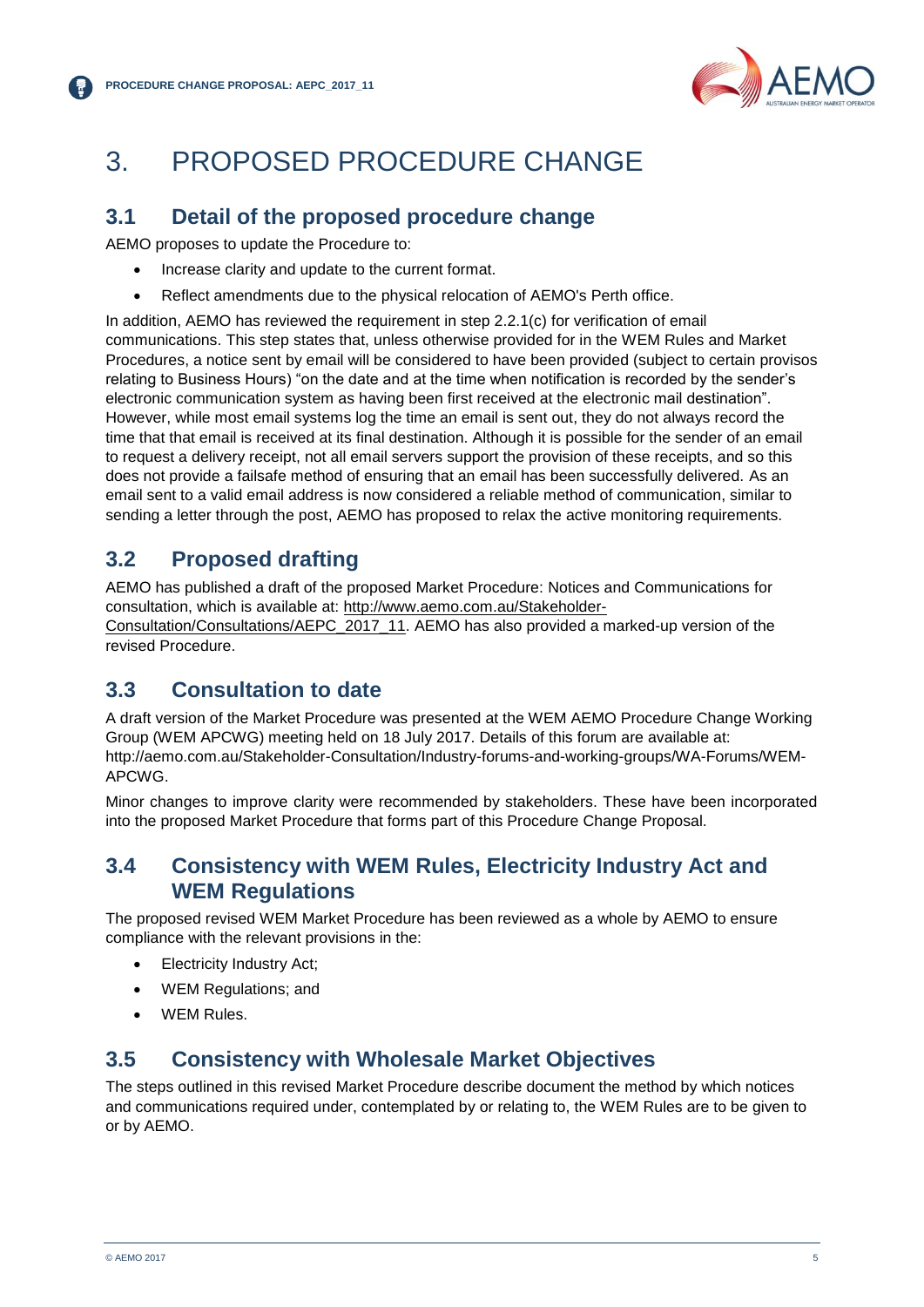



AEMO considers that the steps are drafted in a way that does not change the objectives of the WEM Rules. As a result, AEMO considers that the revised Procedure, as a whole, is consistent with the Wholesale Market Objectives.